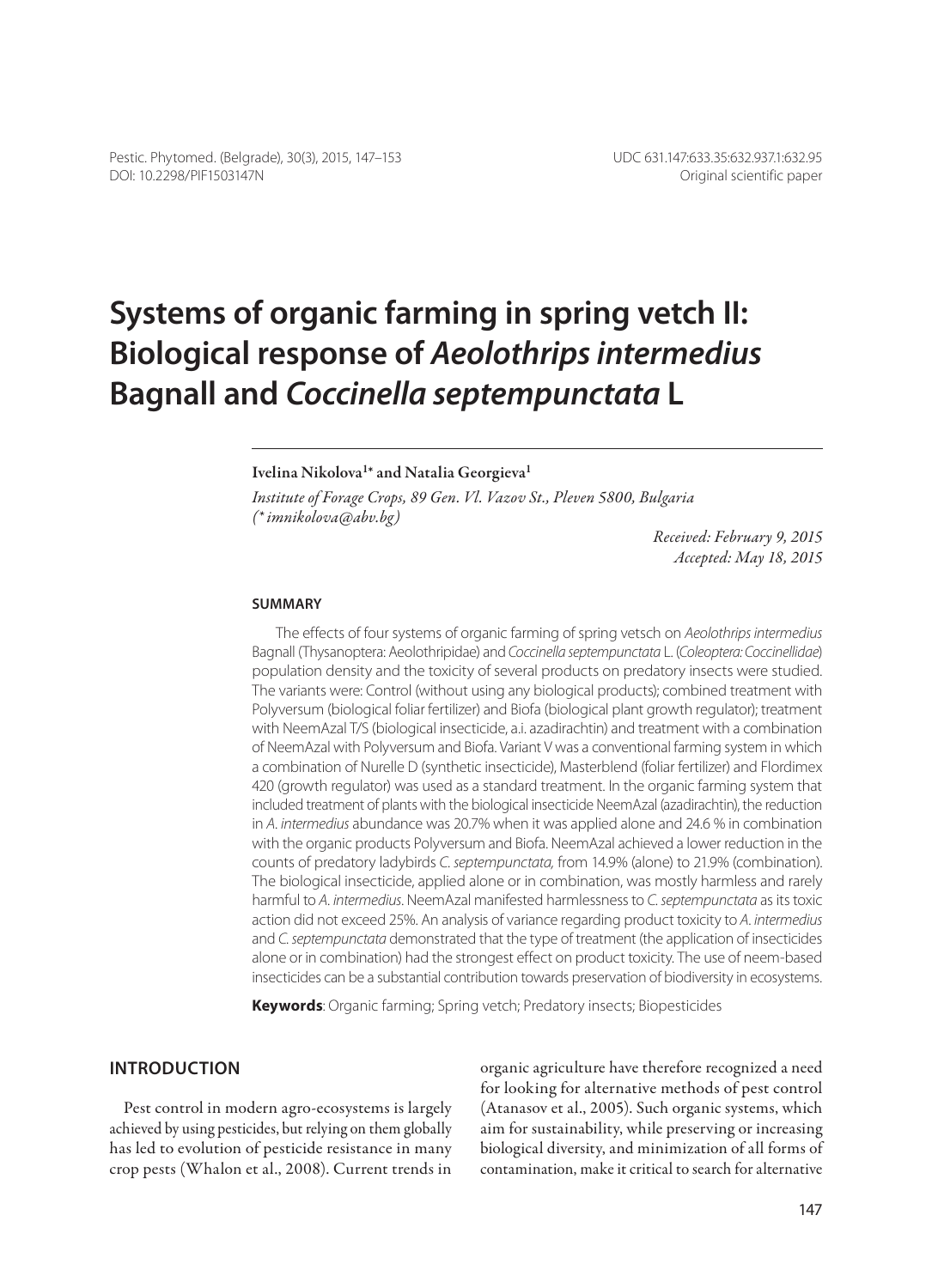techniques of control, selective and not harmful, especially not to populations of beneficial insects, such as natural enemies and pollinators (Efrom et al., 2012). Knowing the effects that biological insecticides, applied alone or in combination with other biological products, have on harmful or beneficial insects, and the use of selective products are important for the sustainability of organic systems.

NeemAzal (azadirachtin) has been the subject of a number of studies which reported its broad spectrum of action and high efficacy against pests in the orders *Lepidoptera*, *Hemiptera*, *Thysanoptera* and mites (Isman, 1993; Singh et al, 1999; Pavela, 2009; Andreev et al., 2012). A survey of current literature reveals that few data are available regarding the impact of neem (Hoelmer et al., 1990) оn beneficial insects other than direct contact toxicity studies under field conditions. Because aphids and phytophagous thrips make а food source for а large number of predatory and parasitic insects, the effect of neem оn non-target organisms is particularly important in the management of pest populations. Some authors have found that azadirachtin should be combined with plant oils in order to be more effective against some pest (Höhn et al., 1996; Bessin, 2008).

However, information about this product, whether used alone or in combination with other biological products, in terms of its impact on beneficial insects in the field is almost entirely missing or insufficient.

Therefore, this study aimed to evaluate the effects of some methods of organic farming that included biological products on *Aeolothrips intermedius* and *Coccinella septempunctata* density, and products toxicity to these species in a field crop of spring vetch.

## **Material and methods**

The experimental design, trial variants and product characteristics were shown in the first part of this study (Nikolova & Georgieva, 2015).

Harmful and beneficial insects were counted immediately after treatment at the budding beginning of flowering stage (one day after treatment) and the counting continued until the aboveground biomass has dried (between mid-May and the end of July - approximately 75 days). Over the period, population density was recorded by sweepings with the entomological net once a week. The data in Table 2 regarding insect abundance in the studied variants were averaged for the indicated 75-day period. The efficacy of insecticides and their combinations against *Acyrthosiphon pisum* Harris (*Hemiptera*, *Aphididae*), *Empoasca pteridis* Dahlb. (*Hemiptera*, *Cicadellidae*) and *Thrips tabaci* L. (*Thysanoptera, Thripidae*) was estimated at the budding and flowering stage (see part I). Assessments were made 1, 3, 7 and 12 days after treatment. The efficacy of the insecticides was calculated using Abbott's formula (1925) and the entomological net was used for sweepings.

Complying with the principles of the International Organization of Biological Control (IOBC), four evaluation categories were used (% mortality or reduction in beneficial capacity):  $1 =$  harmless (<25%);  $2 =$  slightly harmful (25 to 50%);  $3 =$  moderately harmful (51 to 75%); and  $4 =$  harmful (>75%) (Hassan et al., 1994). The toxicity of insecticides and their combinations to *Aeolothrips intermedius* Bagnall (*Thysanoptera, Thripidae*) and *Coccinella septempunctata*  L. (*Coleoptera*, *Coccinellidae*) was estimated on the first, third, seventh and twelfth day after treatment and calculated by Abbott's formula (1925). The statistical processing of experimental data was conducted using the Statgraphics Plus software.

## **Results and Discussion**

Beneficial entomofauna living on organically grown spring vetch was represented by species belonging to the orders *Thysanoptera*, *Coleoptera*, *Hymenoptera* and *Hemiptera*: suborder *Heteroptera*. The predator species *Aeolothrips intermedius* Bagnall (*Thysanoptera: Thripidae*) and *Coccinella septempunctata* L. (*Coleoptera: Coccinellidae*) were present in high numbers in the stands, which allowed the monitoring of their reaction to organic products under field conditions. The family *Coccinellidae* was represented by another 4 species: *Propylea quatuordecimpunctata* L., *Coccinula quatuordecimpustulata* L., *Adonia variegata* Goeze and *Scymnus* (*Neopulus*) *quadrimaculatus* Herb but their numbers were too low to be recorded and processed in this study.

The average number of predatory thrips differed depending on the system of production (Table 1).

Under organic production, the products Biofa and Polyversum had insignificant impact on population density of *A. intermedius* and density values insignificantly exceeded that of the control by 10.0% over the years. Probably the products slightly stimulated the density of that species.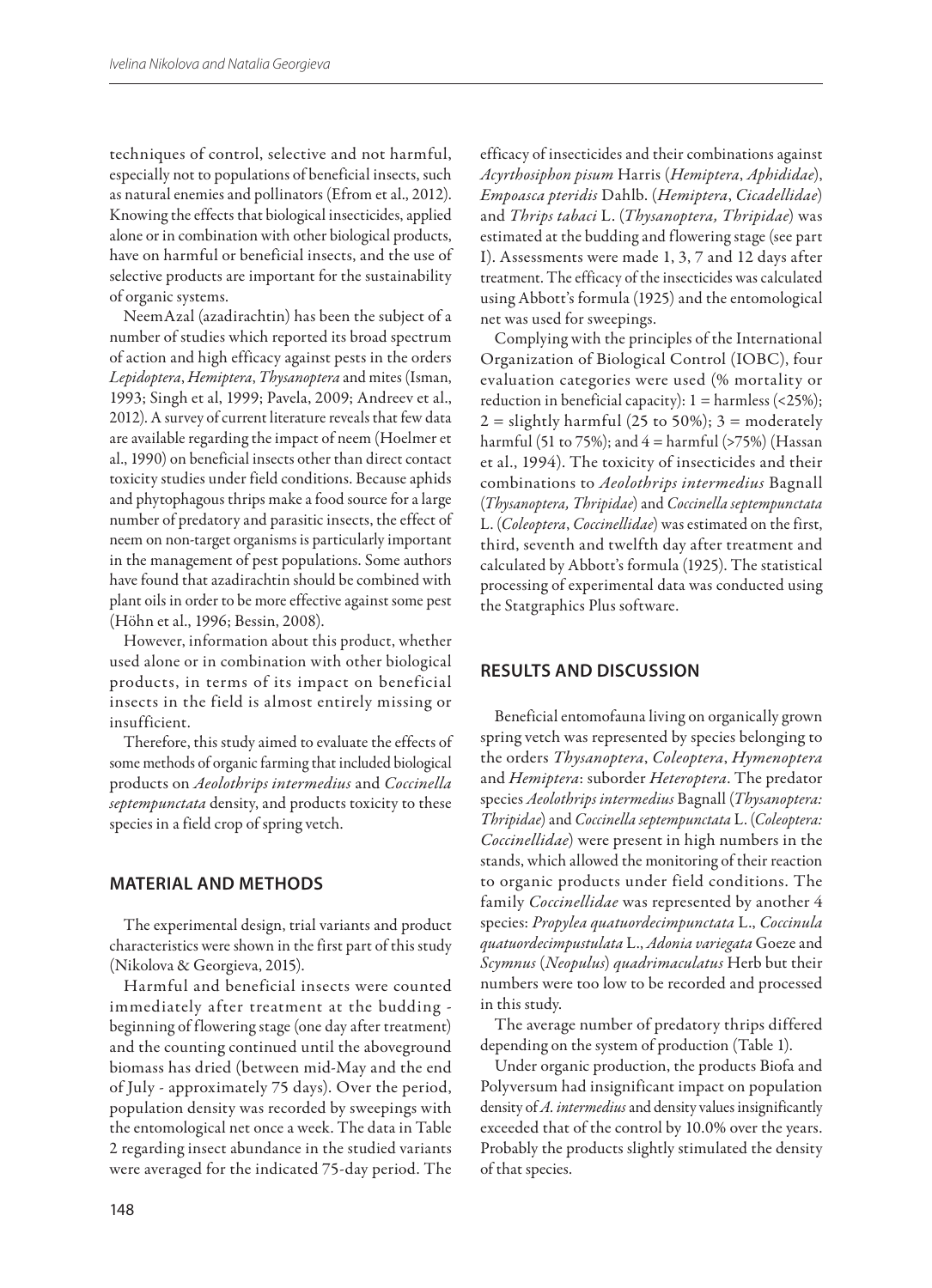| Trial variants                      | 2012                    | 2013   | 2014   | Average                                           | 2012                      | 2013   | 2014                                                       | Average             |
|-------------------------------------|-------------------------|--------|--------|---------------------------------------------------|---------------------------|--------|------------------------------------------------------------|---------------------|
|                                     | Aeolothrips intermedius |        |        |                                                   | Coccinella septempunctata |        |                                                            |                     |
| Control (OS)                        | 295.4 bc                |        |        | 93.8 bc 228.0 cd 205.7 cd 128.1 bc 75.0 b 158.3 c |                           |        |                                                            | 120.5 <sub>bc</sub> |
| $Biofa+Polyversum(OS)$              | 310.0 c                 |        |        |                                                   |                           |        | 100.0 c 268.7 d 226.2 d 135.2 c 77.8 b 216.7 d             | 143.2 c             |
| NeemAzal $T/S$ (OS)                 | 228.8 bc                |        |        |                                                   |                           |        | 80.4 bc 180.0 bc 163.1 bc 115.4 bc 67.3 b 125.0 bc 102.6 b |                     |
| NeemAzal+Biofa+Polyversum (OS)      | 222.5 <sub>b</sub>      |        |        | 75.8 b 166.9 b 155.1 b 111.4 b 62.5 b             |                           |        | 108.3 <sub>b</sub>                                         | 94.1 b              |
| NurelleD+Flordimex+Masterblend (CS) | 113.7a                  | 34.8a  | 78.6 a | 75.7 a                                            | 70.1 a                    | 34.0 a | 48.5 a                                                     | 50.8a               |
| LSD $_{0.05\%}$                     | 86.271                  | 20.202 | 53.803 | 48.461                                            | 21.180 22.798             |        | 34.430                                                     | 29.054              |

Table 1. Mean abundance of *Aeolothrips intermedius* and *Coccinella septempunctata* predators in systems of organic and conventional production per 100 sweepings over the vegetation period

OS - organic system; CS - conventional system

Treatment with the biological insecticide NeemAzal resulted in a lower number of species – by 20.7% on average for its use alone and 24.6% for the combination with foliar fertilizer and growth regulator, which are biological products. Despite the changeable population density of *A. intermedius* over the years, its numbers varied over a narrow range both when NeemAzal was used alone and in combination, and the difference was insignificant. Significant differences were found between the untreated control and the combined use of organic products in 2014 and on average for the entire 2012-2014 period, too. Concerning *Coccinella septempunctata,* the impact of NееmАzal on predatory density followed a similar trend and was relatively less pronounced with the reduction ranging from 14.9 (NeemAzal used alone) to 21.9% (NeemAzal in combination). The differences between these variants and the control were insignificant. Unlike NeemAzal, the synthetic products had a strong negative impact on *C. septempunctata* abundance and the reduction was 49.4%.

According to several authors, the number of predators оn plants sprayed with neem mау have bееn lower аs а result of reduced aphid populations, and the number of adult coccinellids was highly correlated with aphid density (Wright & Laing, 1980; Frazer, 1988; Nijveldt, 1988; Lowery, 1992). Considering the decrease in aphid numbers and counts of predators in the variants, treatment with NeemAzal mау have overestimated the damaging effect of azadirachtin. However, although an increase in host density is usually followed bу increase in the counts of predators and parasitoids, the relationship is often variable and difficult to determine (Stary, 1970; Coderre, 1988). Therefore, toxicity constitutes the most accurate measure of product impact оn natural enemies.

The data showing direct impact of the insecticides on beneficial species over the years showed that the combination in the synthetic product Nurelle D had the highest toxic effect. Mortality was significantly the highest on the first day after treatment, and it ranged from 86.0 to 100.0% in *A. intermedius* and from 72.0 to 85.4% in *C. septempunctata* (P <0.05) (Figure 1). Despite a decreasing toxicity of the combination seven and twelve days after application, Nurelle again demonstrated the highest mortality rates against predatory thrips and ladybugs.

The biological product NeemAzal exhibited significantly less impact as its toxicity on the first day ranged from 11.5 to 20.0% (*A. intermedius*) and from 6.7 to 12.3% (*C. septempunctata*). NeemAzal combined with Biofa and Polyversum had higher mortality values but the differences versus its use alone were statistically insignificant in each year (P <0.05). Azadirachtin, applied alone and in combination, increased its activity, reaching maximum values on the  $7<sup>th</sup>$  day after treatment. An exception was observed in *A. intermedius* in 2012 when the highest toxic effect was found on the third day after treatment. Differences between the variants, including NeemAzal, were minimal and insignificant over the reporting years and days for both predators  $(P < 0.05)$ . Compared with the synthetic insecticide, their toxicity was three to four-fold lower. It should be noted that predatory thrips were more sensitive than predatory ladybirds.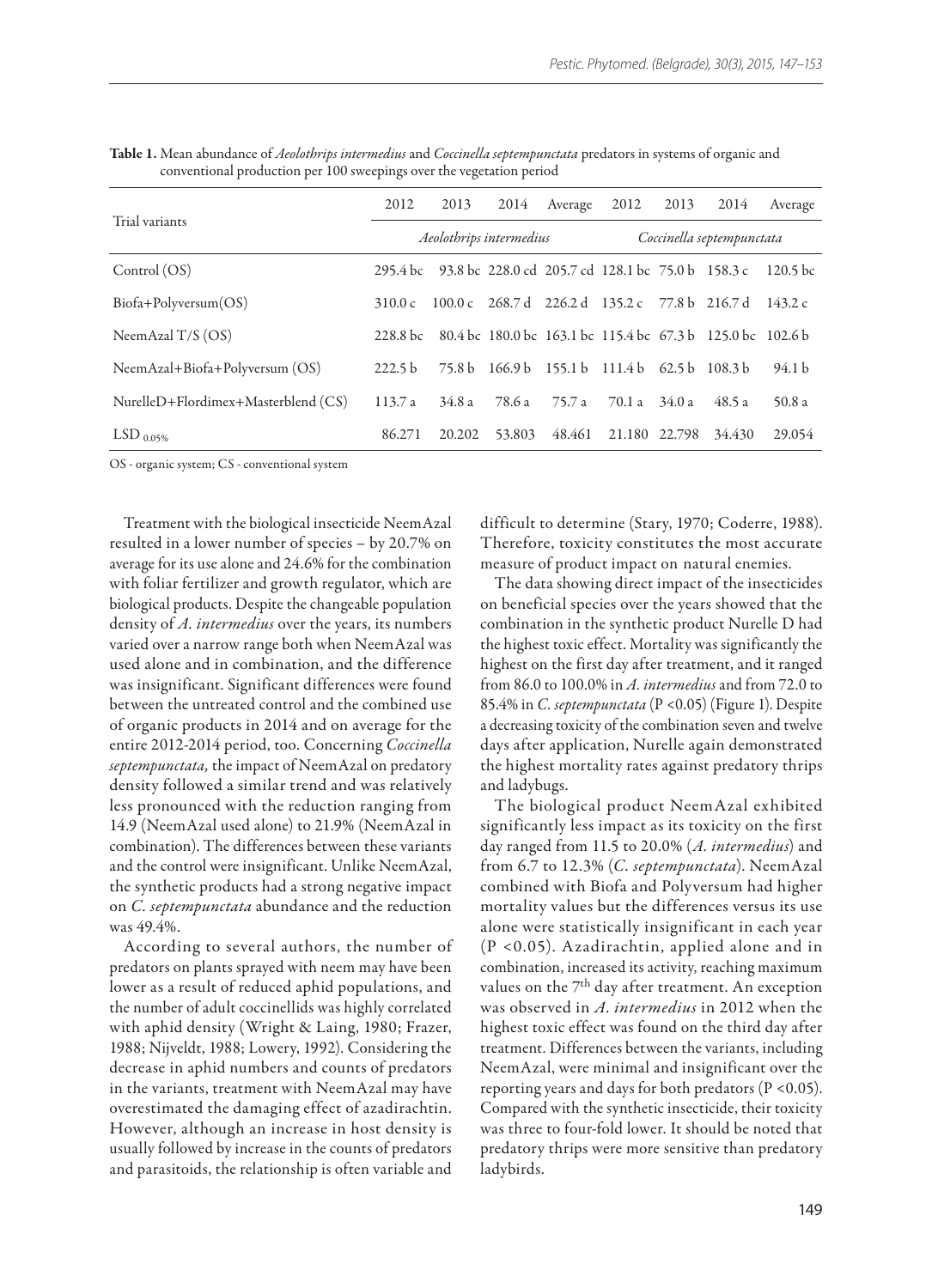

I – Neem Azal; II – Neem Azal+Biofa+Polyversum; III - NurelleD+Flordimex 420+ Masterblend Means in each row marked by the same letter are not significantly different (P > 0.05) on reporting days; \*evaluation categories (% mortality or reduction in beneficial capacity) were:  $1 =$  harmless (< 25%);  $2 =$  slightly harmful (25 to 50%);  $3 =$  moderately harmful (51 to 75%); and  $4 = \text{harmful} (>75%)$ 

Figure 1. Toxicity of some products to Aeolothrips intermedius and Coccinella septempunctata

According to categorization by the International Organization of Biological Control (IOBC), NeemAzal, used alone or in combination, was harmless (non-toxic) in 75% of the cases, and slightly harmful in only 25% [NeemAzal, applied alone - on the 3rd day (2012) and 7<sup>th</sup> day (2014); NeemAzal, applied in combination: on the 3rd day (2012),  $7<sup>th</sup>$  day (2013),  $3<sup>rd</sup>$  and  $7<sup>th</sup>$  days (2014)] regarding A. intermedius. It is necessary to note that the biological insecticides were classified as harmless to the predatory ladybird C. septempunctata as their toxic action was not more than 25%. Our results support those of Kaethner (1991). He found that neem was not toxic to adults of C. septempunctata.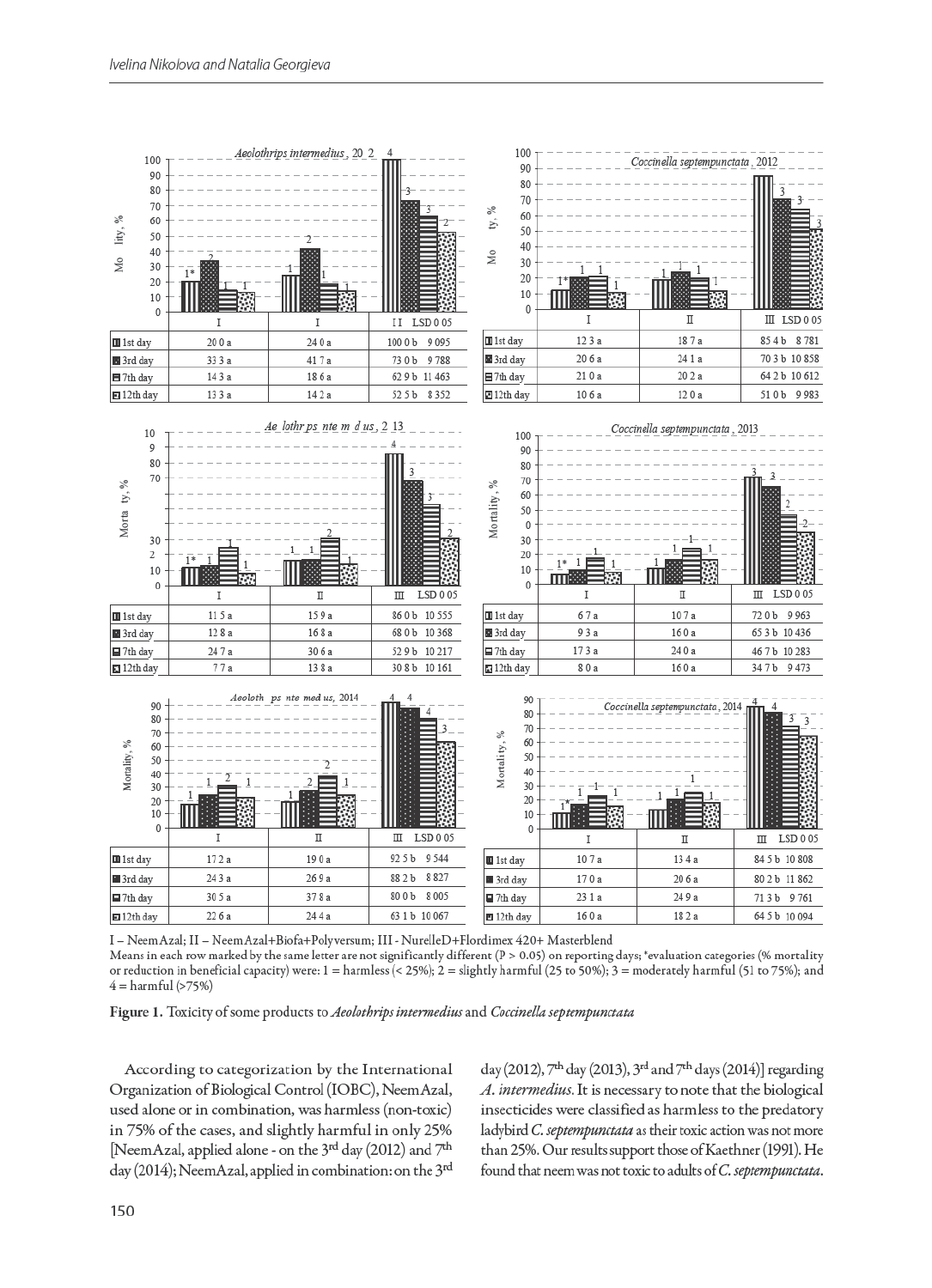| Source of variation             | Degrees of freedom (df) Sum of squares (SS) Influence of factor. % Mean square (MS) |       |         |         |  |  |  |  |
|---------------------------------|-------------------------------------------------------------------------------------|-------|---------|---------|--|--|--|--|
|                                 | Aeolothrips intermedius                                                             |       |         |         |  |  |  |  |
| Total                           | 105                                                                                 | 51406 | 100.0   | 489.6   |  |  |  |  |
| Variants                        | 35                                                                                  | 51068 | $99.3*$ | 1459.1  |  |  |  |  |
| Factor A - Year                 | $\overline{2}$                                                                      | 2042  | $4.0*$  | 1021.0  |  |  |  |  |
| Factor B - Type of treatment    | 2                                                                                   | 39181 | $76.2*$ | 19590.5 |  |  |  |  |
| Factor C - Days after treatment | 3                                                                                   | 3075  | $6.0*$  | 1025.0  |  |  |  |  |
| $A \times B$                    | $\overline{4}$                                                                      | 452   | $0.9*$  | 113.0   |  |  |  |  |
| $A \times C$                    | 6                                                                                   | 1363  | $2.7*$  | 227.2   |  |  |  |  |
| $B \times C$                    | 6                                                                                   | 4136  | $8.0*$  | 689.3   |  |  |  |  |
| A x B x C                       | 12                                                                                  | 819   | 1.6     | 68.3    |  |  |  |  |
| Pooled error                    | 71                                                                                  | 338   | 0.7     | 4.8     |  |  |  |  |
|                                 | Coccinella septempunctata                                                           |       |         |         |  |  |  |  |
| Total                           | 105                                                                                 | 46151 | 100.0   | 439.5   |  |  |  |  |
| Variants                        | 35                                                                                  | 45776 | $99.2*$ | 1307.9  |  |  |  |  |
| Factor A - Year                 | 2                                                                                   | 1223  | 2.6     | 611.5   |  |  |  |  |
| Factor B - Type of treatment    | 2                                                                                   | 39435 | 85.4*   | 19717.5 |  |  |  |  |
| Factor C - Days after treatment | 3                                                                                   | 1243  | $2.7*$  | 414.3   |  |  |  |  |
| $A \times B$                    | $\overline{4}$                                                                      | 722   | 1.6     | 180.5   |  |  |  |  |
| $A \times C$                    | 6                                                                                   | 206   | $0.4\,$ | 34.3    |  |  |  |  |
| $B \times C$                    | 6                                                                                   | 2648  | $5.7*$  | 441.3   |  |  |  |  |
| $A \times B \times C$           | 12                                                                                  | 300   | 0.7     | 25.0    |  |  |  |  |
| Pooled error                    | 71                                                                                  | 374   | 0.8     | 5.3     |  |  |  |  |

#### Table 2. Analysis of variance for toxicity of products

Means in each column marked by the symbol "\*"are significantly different (*P* > 0.05)

Similar results of low impact of azadirachtin on beneficial ladybirds were also reported by Schmutterer (1997). A*zadirachtin* may cause a certain level of mortality of larval instars, especially under laboratory conditions, but no or only slight side-effects are, as a rule, observed under semi-field or field conditions (Schmutterer, 1997).

On the other hand, Nurelle D was harmful (in 41.7% of the cases) and moderately harmful (in 41.7%) to *A. intermedius*. Regarding *C. septempunctata,* Nurelle D was mainly moderately toxic (in 58.3% of the cases) and less highly toxic (in 25.0%) according to IOBC categorization.

Based on the results presented in this study, it is possible to conclude that NeemAzal, applied alone or in combination with the organic products Biofa and Polyversum, overall showed no significant harmful effects on the two predatory species, although it manifested a slightly harmful effect on *A. intermedius*. In other words, the use of neem-based insecticides can substantially contribute towards preservation of biodiversity in ecosystems in spite of the fact that they are not completely safe to beneficial insects.

An analysis of variance regarding product toxicity to *A. intermedius* and *C. septempunctata* demonstrated that the factor B - type of treatment (application of insecticides alone or in combination) had the strongest effect on product toxicity - 76.2 and 85.4% of the total variance in the variants for *A. intermedius* and *C. septempunctata*, respectively (Table 2). The influence of the years (factor A) and reporting days after treatment (factor C) was considerably weaker than factor B, while the impact of year was statistically significant (4.0%) regarding *A. intermedius*. The highest significant interaction was between the type of treatment and the reporting days after treatment - BxC - 8.0% in predatory thrips and 5.7% in ladybugs. The strength of the interaction between AxC was considerably lower and a significant effect was found for *A. intermedius* - 2.7%.

The biological insecticide NeemAzal used in combination with the growth regulators Biofa and Polyversum in organic production provided the best protection of plants against a complex of sucking pests and higher productivity. These biological products were also found to be harmless to *C. septempunctata* and *A. intermedius*. The possibility of managing sucking pests in vetch is thus maximized, and farmers are becoming aware of its benefits as an eco-friendly botanical pesticide that causes no residue problems in vetch.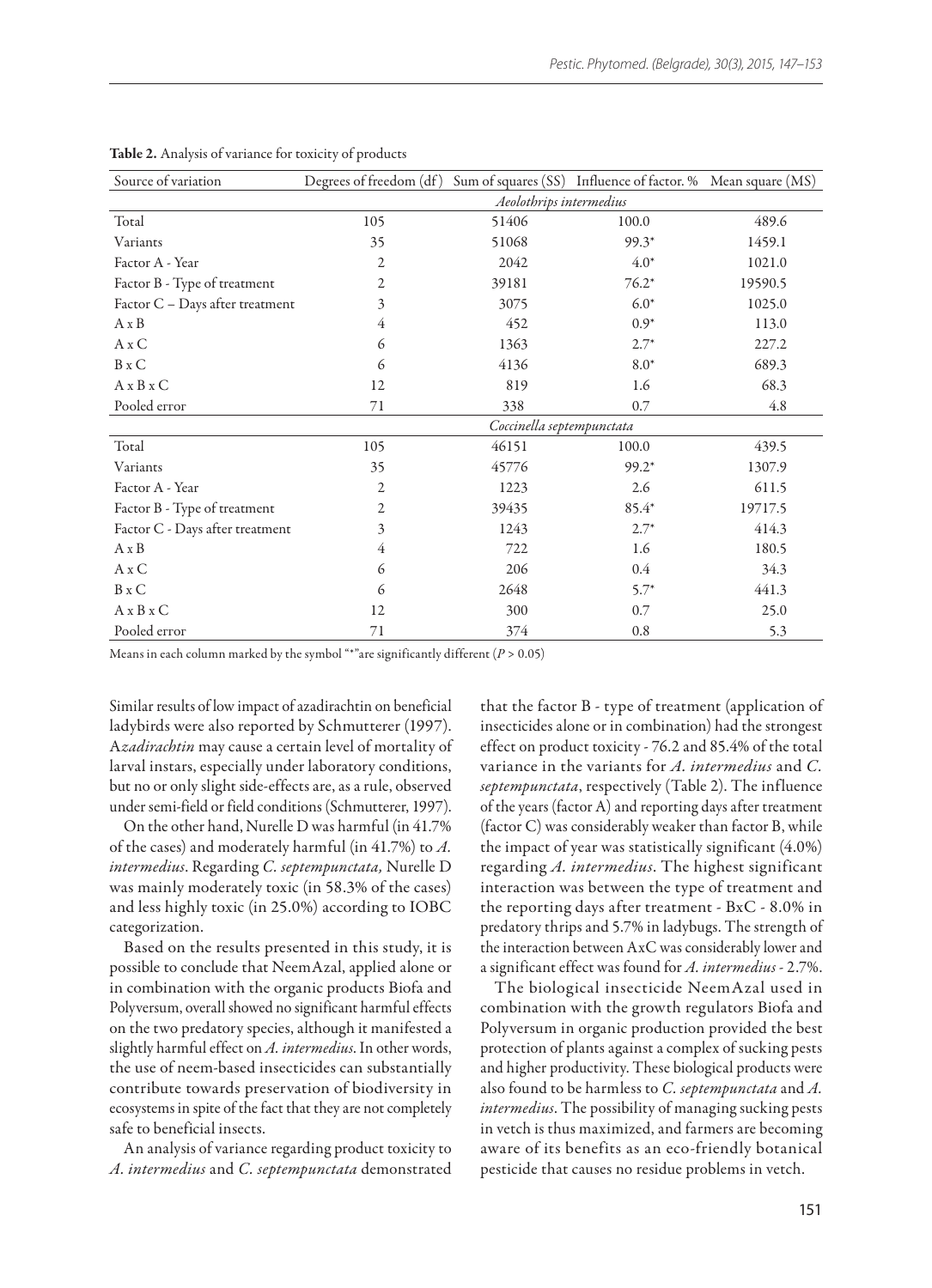## **Conclusions**

Under conditions of organic farming, the tested biological insecticide caused a low reduction in the number of predatory ladybirds *Coccinella septempunctata,* from 14.9 (used alone) to 21.9% (in combination), and had a less pronounced influence than the conventional system.

NeemAzal applied alone and in combination was mostly harmless and rarely slightly harmful to *A. intermedius*. The biological insecticide was harmless to *C. septempunctata*, as its toxic action did not exceed 25%.

The analysis of variance for the species *A. intermedius* and *C. septempunctata* showed that factor B - type of treatment (application of the insecticide alone or in combination) had the strongest effect on product toxicity.

### **REFERENCES**

- Abbott, W.S. (1925). A method of computing the effectiveness of an insecticide. *Journal of Economic Entomology*, *l8*(2), 265-267.
- Andreev, R., Kutinkova, H. & Rasheva, D. (2012). Nonchemical control of *Aphis spiraecola* patch. and *Dysaphis plantaginea* pass. on apple. *Journal of Biopesticides, 5*(supplementary), 239-242.
- Atanasov, N., Vitova, M., Loginova, E. & Ilieva, E. (2005). *Integrated protection of greenhouse crops against diseases and pests*. Sofia, Bulgaria: VSP.
- Bessin, R. (2008). *Rosy apple aphid*. Retrieved from the University of Kentucky College of Agriculture at http:// www.uky.edu/Ag/ Entomology/entfacts/fruit/ef211.htm
- Coderre, D. (1988). The numerical response of predators to aphid availability in maize: why coccinellids fail. In E. Niemczyk and A. F. G. Dixon (eds.). *Ecology and Effectiveness of Aphidophaga* (pp. 219-233). The Hague, Netherlands: SPB Academic Pub.
- Efrom, C.F.S., Redaelli, L.R., Meirelles, R.N. & Ourique, C.B. (2012). Side-effects of pesticides used in the organic system of production on *Apis mellifera* Linnaeus, 1758. *Brazilian Archives of Biology and Technology*, 55(1). Retreived from http://dx.doi.org/10.1590/ S1516-89132012000100005
- Frazer, BD. (1988). Predators. In A. K. Minks and P. Harrewejn (eds.), *Aphids: their biology, natural enemies and control*, part 2B (pp. 217-230). New York, NY: Elsevier.
- Hassan, SA., Bigler, F., Bogenschütz, H., Boller, E., Brun, J., Calis, M., … Vogt, H. (1994). Results of the sixth joint pesticide testing programme of the IOBC/WPRSworking group "Pesticides and beneficial organisms". *Entomophaga*, *39*, 107-119.
- Hoelmer, K. A., Osborne, L. S. & Yokomi, R. K. (1990). Effects of neem extracts on beneficial insects in greenhouse culture. In J. C. Locke and R. H. Lawson (eds.), *Neem's potential in pest management programs, Proceedings of USDA Neem Workshop* (pp. 100-105). Beltsville, MD: United States Department of Agriculture, Agricultural Research Service.
- Höhn, H., Höpli, H.U. & Graf, B. (1996). Quassia and neem: exotic insecticides in fruit culture. *Obst- und Weinbau*, *132*(3), 62-63.
- Isman, M.B. (1993). Growth inhibitory and antifeedant effects of azadirachtin on six noctuids of regional economic importance. *Pesticide Science*, *38*, 57-63.2
- Kaethner, M. (1991). Keine Nebenwirkungen von Niempriiparaten auf die aphidophagen Pradatoren *Chrysoperla carnea* (Steph.) und *Coccinella septumpuncatata* L. Anz. Schiiedlingskd. *Pflanzenschutz Umweltschutz*, *64*, 97-99.
- Lowery, D. (1992). Effects of extracts from neem, *Azadirachta indica* (A. Juss.), on aphids (Homoptera: Aphididae) with respect to their control (Doctoral thesis). Vancouver, Canada: University of British Columbia. Retrieved from https://circle.ubc.ca/bitstream/ handle/2429/3023/ubc\_1992\_fall\_lowery\_donald thomas.pdf?sequence=1
- Nijveldt, W. (1988). Ceccidomyiidae. In A. K. Minks and P. Harrewejn (eds.), *Aphids: their biology, natural enemies and control*, 2B (pp. 271-277). New York, NY: Elsevier.
- Nikolova, I. & Georgieva, N. (2015). Systems of organic farming in spring vetch I: Biological response of sucking insect pests. Pesticides and Phytomedicine *30*(2), 77–84.
- Pavela, R. (2009). Effectiveness of some botanical insecticides against *Spodoptera littoralis* Boisduvala (Lepidoptera: Noctudiae), *Myzus persicae* Sulzer (Hemiptera: Aphididae) and *Tetranychus urticae* Koch (Acari: Tetranychidae). *Plant Protection Science*, *45*, 161-167.
- Schmutterer, H. (1997). Side-effects of neem (*Azadirachta indica*) products on insect pathogens and natural enemies of spider mites and insects. *Journal of Applied Entomology*, *121*, 121-128. doi: 10.1111/j.1439-0418.1997.tb01381.x
- Singh, R.P., Saxena, R.C. & Hassan, E. (1999). *Azadirachta indica A Juss*. Delhi, India: Science Publishers.
- Stary, P. (1970). *Biology of ahid parasites (Hymenoptera: Aphidiidae) with respect to integrated control*. The Hague, Netherlands: Springer.
- Whalon, M.E., Mota-Sanchez, D. & Hollingworth, R.M. (2008). *Global pesticide resistance in arthropods*. Oxford, UK: Oxford University Press.
- Wright, E.J. & Laing, J.E. (1980). Numerical response of coccinellids to aphids in southern Ontario. *Canadian Entomologist*, *112*, 977-988.